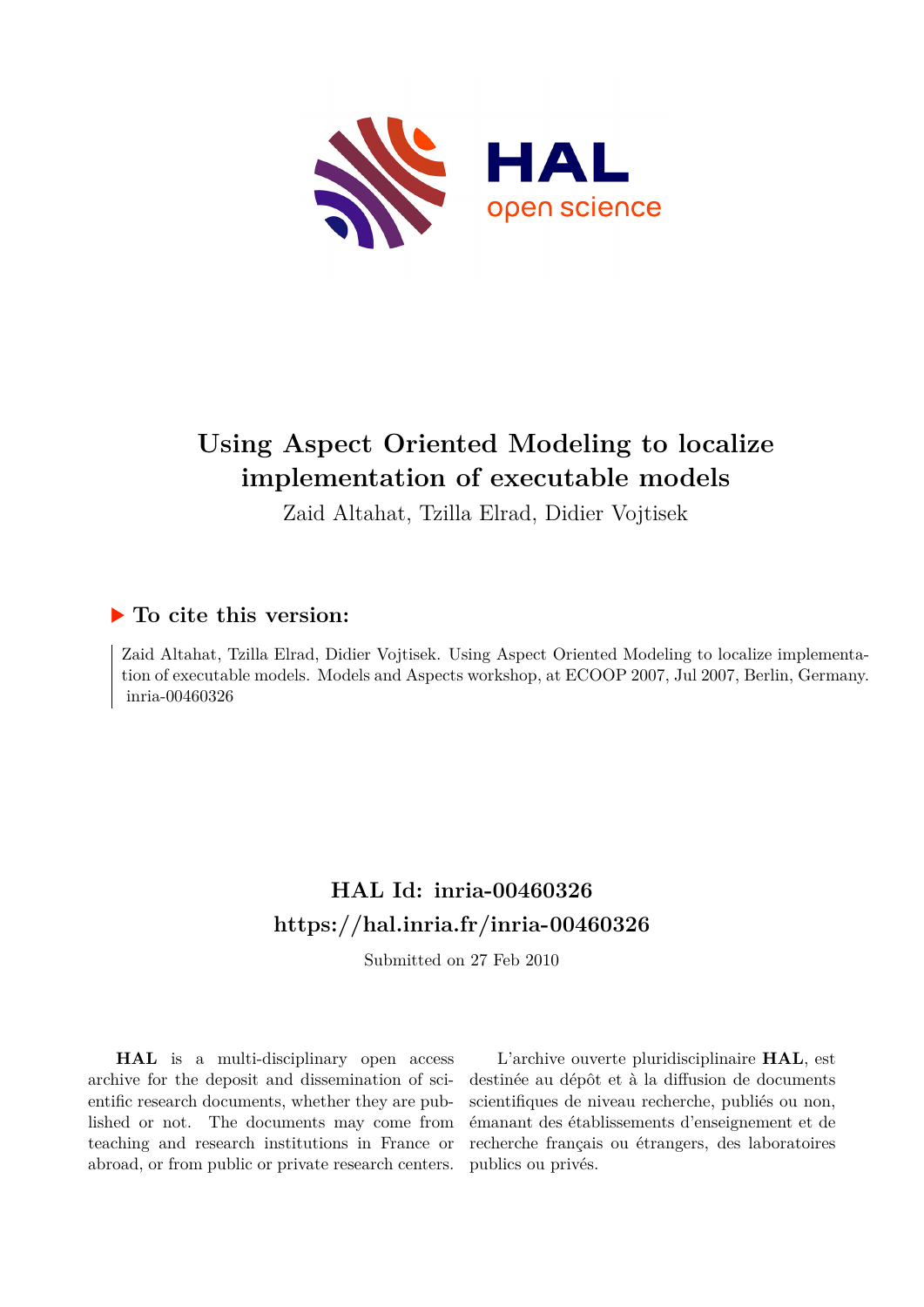### **Using Aspect Oriented Modeling to localize implementation of executable models**

Zaid Altahat GE Healthcare Illinois Institute of Technology Zaid.Altahat@ge.com

Tzilla Elrad Illinois Institute of Technology Elrad@iit.edu

Didier Vojtisek INRIA Didier.Vojtisek@inria.fr

## **Abstract**

Executable models are essential to define the behavior of models, such as constraints put on model elements. However their implementation crosscut multiple model elements. Model semantics will facilitate Model Driven Development, without it, Design and Implementation won't necessarily represent different abstractions of the same system. This paper introduces a mechanism to query executable models and weave constraints in order to localize their implementation, which improves code redundancy and modularity.

# **Keywords**

Executable Models, Aspect-Oriented Modeling (AOM), Model Driven Development (MDD), Model Driven Architecture (MDA), Aspect-Oriented Software Development (AOSD).

## **1. Introduction**

Models have been limited in use to design and documentation. Designs are lost by interpretation when moved from system architects (Design) to software engineers (Implementation). The design doesn't dictate the models semantics. Semantics are "the underlying meaning of exchanged models, that is, the *constraints* that models place on the runtime behavior of the specified system."<sup>[7]</sup>. Design By Contract (DBC) is an example of *constraints* on the model behavior; however their implementation is not localized and crosscut<sup>[3]</sup> multiple model elements.

A programming language consists of syntax and semantics. Syntax is the language constructs, such as UML class diagrams; while, semantics give the syntactic constructs their meaning. Leaving out the semantics of models created a gap that lead to a wide range of interpretations of the same model. The gap also created a chain of tools that can only exchange the syntax of models. Executable models came to fill in this gap.

Executable models *constrain* how models *behave* at run time. Code generated from models should have a *unique* execution behavior. Unique in the sense that if different codes, programming languages such as Java or  $C_{++}$ , to be generated, all should have the same execution behavior. UML is in the process of fully defining Executable UML  $^{[7]}$ . KerMeta  $^{[5]}$  on the other hand has already defined full behavioral language to specify semantics of models. Section 3 briefly presents KerMeta.

One way to constrain the behavior of a model element, a Class for example is to define *Invariant* condition on the class, and *pre* and *post* conditions on its operations. These three are what is referred to as DBC, which KerMeta already provides capabilities of; however it achieves that *individually* for each class and operation. To manually define constraints for each class and operation may lead to code redundancy and reduction in modularity. The added constraints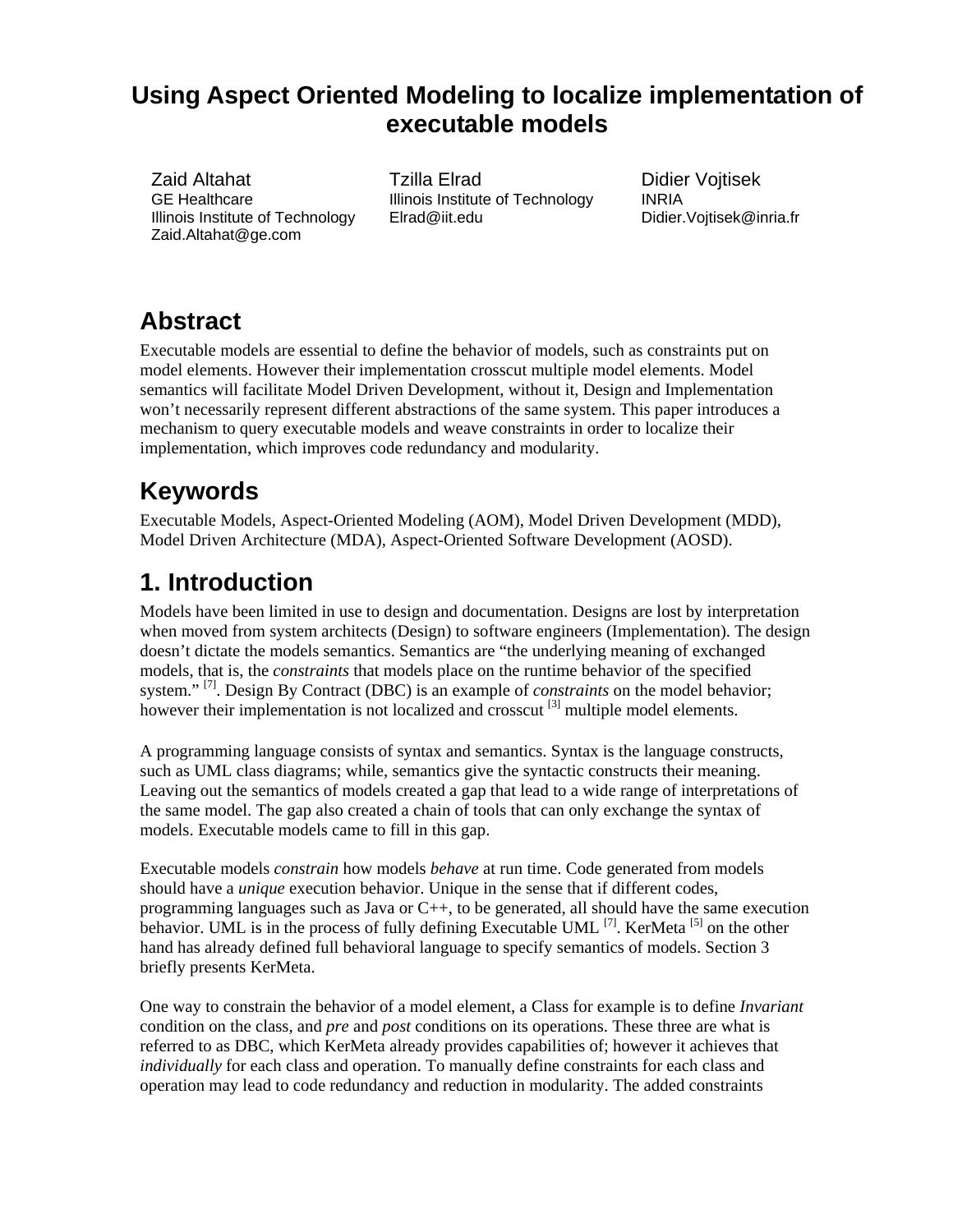*crosscut* [3] multiple classes and operations. Aspect-Oriented Modeling (AOM) can help in obviating this problem.

AOM provides separation of crosscutting concerns at the models level. Most popular among these models are behavioral models, which are used in software development, not just for design and documentation but for code generation as well. To set foundations for the code generation and model transformation, new standards are being defined as part of Model Driven Architecture (MDA) group. MDA standards are being set in parallel to AOM. MDA *transforms* a model from high abstract level to platform specific level then to code. AOM also help in keeping crosscutting models separate, as well as transforming Platform Independent Models (PIM) to Platform Specific Models (PSM) by weaving in platform dependent model implementation.

Using AOM approach we will demonstrate how to *localize* the implementation of a crosscutting behavior that intersect multiple classes and/or operations. In AOM a pointcut model, and an *advice* model are defined. Both models and the original models are fed into a weaver. The weaver adds the advice, added behavior, to the join points matched by the pointcut in the model. This paper introduces a novel approach for the modularization and weaving of executable models.

The main contribution of this paper is to provide a model driven approach to query and weave executable model elements into models. The problem this approach tackles is to localize the DBC constraints for executable models; moreover, localize the implementation of operations. Which reduces code redundancy and increases modularity. The project was done in KerMeta for both querying and weaving executable model elements, it is a pure model driven approach that operates on executable models.

Paper is organized as follows: Section 2 presents related work and section 3 briefly describes KerMeta. Section 4 is the core of this paper; it presents the details of the metamodels used, as well as the weaving process. Besides, Section 5 demonstrates the querying and weaving process on an example model. Original model and modified model are presented in Appendices A and B, respectively.

### **2. Related Work**

There are other attempts to localize DBC constraints. However they were designed with a specific programming language in mind. A C++ approach  $^{[10]}$  presented a mechanism to localize DBC implementation using Constraint-Specification Aspect Weaver (C-SAW)<sup>[9]</sup>. ECL<sup>[4]</sup> was used to locate operations, in addition to weave *assertions* at the beginning and end of an operation to represent *pre* and *post* conditions, respectively. No support for *Invariant* condition. Another approach, Contract 4J<sup>[2]</sup>, uses AspectJ to support DBC in Java. It uses Java 5 annotations to mark elements to be amended and define the *pre*, *post*, and *Invariant* conditions. It uses AspectJ behind the scenes to weave in the added code. In contrast with my approach, both of these approaches are geared more towards a specific programming language and are not based on executable models.

### **3. KerMeta**

Meta-languages such as MOF1.4<sup>[5]</sup>, MOF2.0<sup>[6]</sup>, and Ecore<sup>[1]</sup> are used to specify the structural and syntax parts of a model but not its behavior. For example EMOF specifies an operations signature and stops there, without defining its behavior. A mix of pseudo code and natural language is used to define its behavior. KetMeta on the other hand uses an operational semantic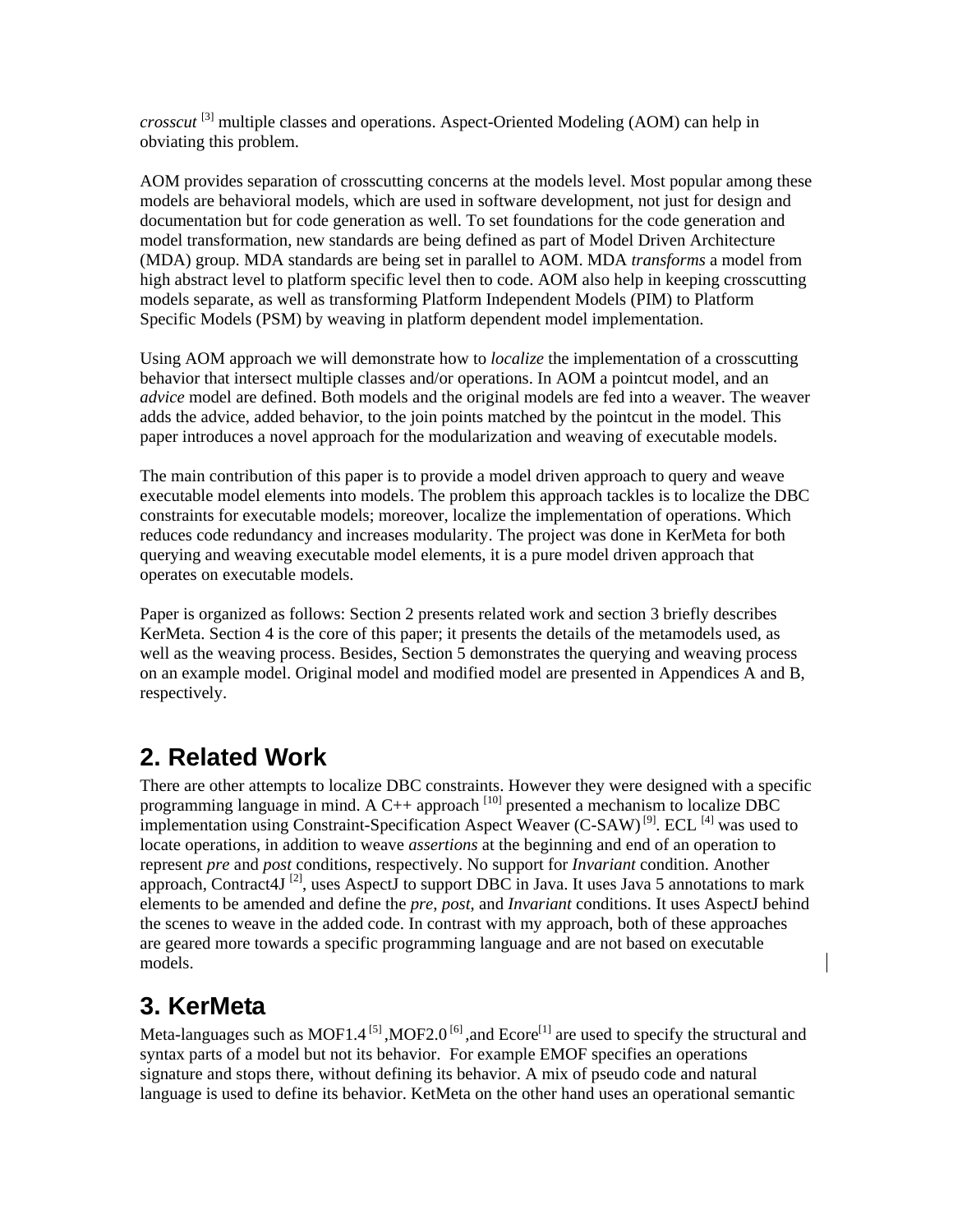to specify the precise behavior of models. The example  $[11]$  presented in Listings 1 and 2 show how the definitions of the same method in both MOF and KerMeta.

*Operation isInstance(element : Element) : Boolean* 

"*Returns true if the element is an instance of this type or a subclass of this type. Returns false if the element is null*".

#### **Listing 1. MOF definition of method isInstance()**

| <b>operation</b> is Instance (element : Element) : Boolean is do<br>$\frac{1}{1}$ false if the element is null |  |
|----------------------------------------------------------------------------------------------------------------|--|
| if element $==$ void then result $:=$ false                                                                    |  |
| else                                                                                                           |  |
| // true if the element is an instance of this type                                                             |  |
| $\frac{1}{2}$ or a subclass of this type                                                                       |  |
| $result := element.getMetaClass == self or$                                                                    |  |
| element.getMetaClass.allSuperClasses.contains(self)                                                            |  |
| end                                                                                                            |  |
| end                                                                                                            |  |

#### **Listing 2. KerMeta definition of method isInstance()**

KerMeta proposes a rich model oriented environment for metamodeling. It provides support for many use cases, including:

- Implementation of operations directly in metamodels,
- Execution of simulation of metamodel behavior,
- Transformation and weaving of models,
- Verification and validation of models against metamodels (as given by a set of static and dynamic constraints),
- Building new Domain Specific Languages under the shape of metamodels,
- Building any model-driven tools, including tools that generate tools (generative programming).

This work is a demonstration of several of them. The most important is that it reflectively applies MDA to itself<sup>[12]</sup>. In this paper, KerMeta is applied at two levels. First, the language is used to define the transformation that constitutes the metamodel weaver. Second, the weaving is applied to KerMeta itself by introducing the advices in models written in KerMeta.

### **4. Metamodel Weaver**

The weaver consists of several metamodels, a pointcut metamodel, an advice (added behavior) metamodel, a link metamodel, and the weaver itself, presented in Figure 1. The following sections present each of these metamodels in details.

*Weaver::weave*, shown in Figure 1, is the starting operation, it's passed a collection of *Link* and a collection of *Model*. *Link* defines a relation between a pointcut *MatchPattern* and an *Advice*. For each join point matched by a *pointCut behavior* is added.

*Advice* has multiple operations *getInvariant, getPreCond,* and *getPostCond* to retrieve *Invariant*, *pre* and *post* condition, respectively. An instance advice inherits from *Advice* and overwrites *operationAbs* in order to define *pre* and *post* conditions. Instance advice can also hold other operations definitions that needs be added to the model. They are retrieved using the operation *getOps.* This is to provide an operation implementation into a class. Section 5 presents an example with added behavior.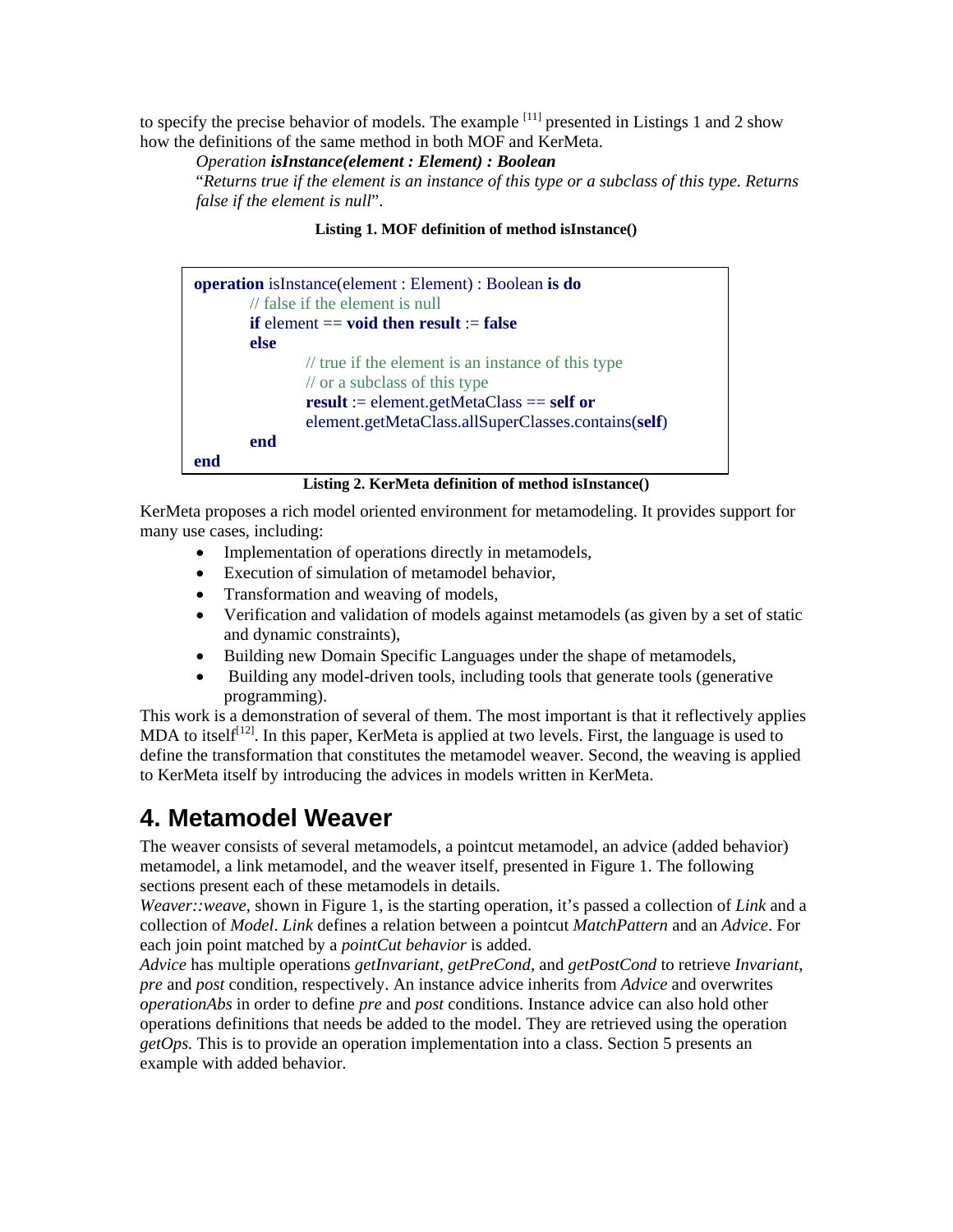

**Figure 1 Weaver Metamodel** 

Figure 2 shows the pointcut metamodel, *MatchPattern*. All elements, except *MatchPattern*, inherit from *MatchPattern* and with it they inherit the string *namePattern* to define its name signature. The matching signature consists of a *ClassPattern* class that has a collection of *AttributePattern* and a collection of *OperationPattern*, which in turns has a collection of *ParamPattern*. All elements inside *ClassPattern* are optional, that's a pointcut in its simplest format is a class name pattern, for example *\*Account* that will match all classes that end with *Account*. Match patterns used here are similar to AspectJ name matching. Section 5 presents an example with pointcut.



**Figure 2 Pointcut metamodel** 

### **5. Example**

Next we'll introduce an example where blocks of executable models were weaved into model elements, classes and operations. Figure 3 introduces a basic Bank system with different type of accounts. One thing to note about the class *Account* is that the class itself doesn't have *Invariant* condition and none of its operation has a *pre* or a *post* condition, which will be added using the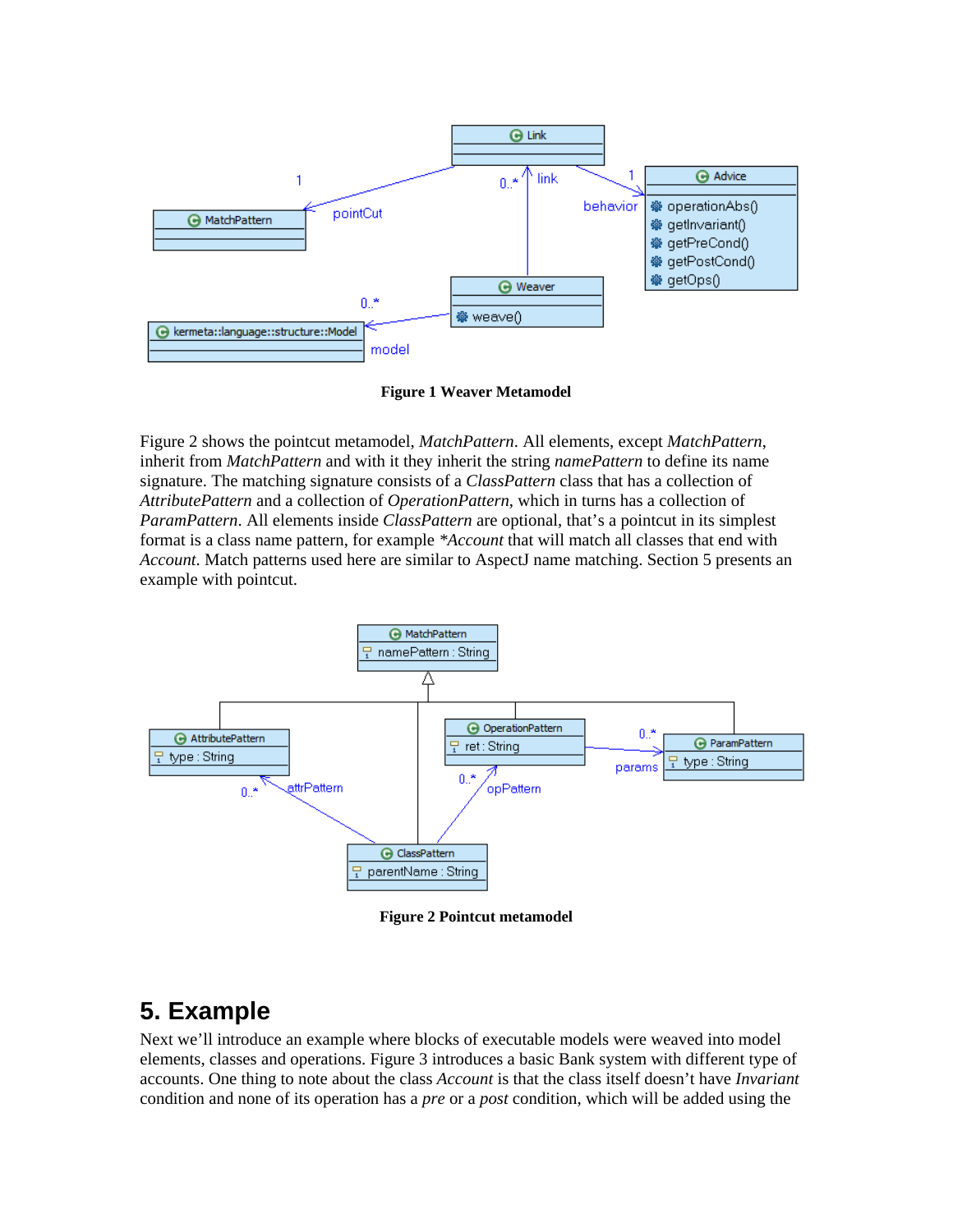weaver. Also the operation *applyInterest* is abstract where its implementation will be weaved in for two of *Account* subclasses only. KerMeta representation of the model is presented in Appendix A.



**Figure 3 Bank metamodel** 

The model in Figure 3 represents the element *model* in Figure 1. The *Weaver* needs *link*  element(s) to define what behavior to add for a matched pointcut. Figure 4 introduces two of these *Link* elements. In Figure 4-1 a *Link* is created with a *pointCut* that matches the operations *updateBalance* and *withdraw*. *Advice1* defines the behavior to be added, it introduces the *Invariant* condition to the matched class, and the *post* condition to the matched operations.

Figure 4-2 defines another Link with a *pointCut* that matches classes *CheckingAccount* and *BusinesAccount* that inherit from the class *Account*. The behavior to be added is an implementation for the operation *applyInterest*. More elements could be used to define more model queries, like number and type of parameters to an operation and its return type. More involved queries were run on larger models, but for sake of simplicity I introduced these queries on the Bank system.



**Figure 4-1 an instance of Link with a pointcut that matches operations** *updateBalance* **and** *withdraw* **in class** *Account***, and** *pre* **and** *post* **conditions.**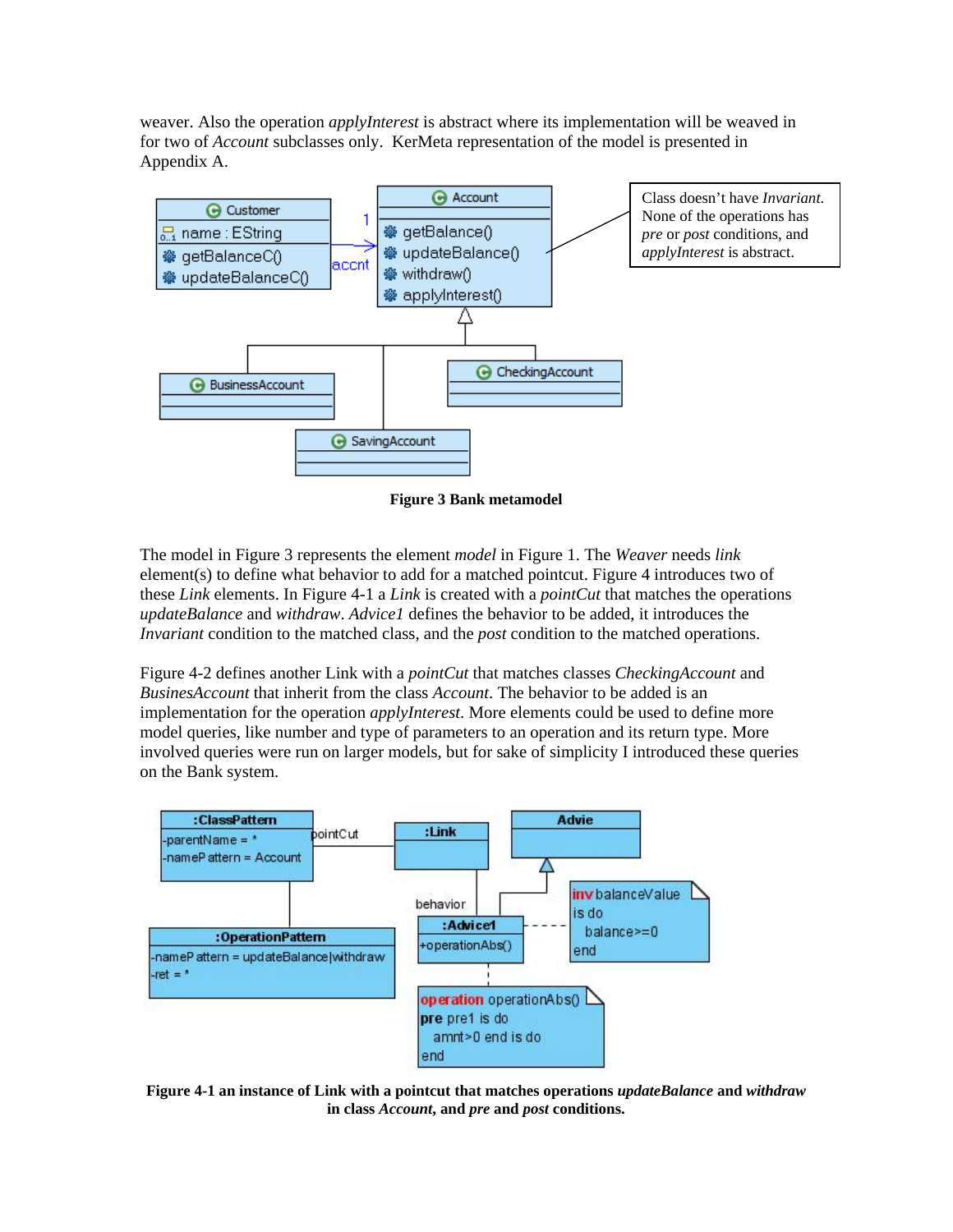

**Figure 4-2 an instance of Link with a pointcut that matches classes** *CheckingAccount* **and**  *BusinessAccount* **whose parent are** *Account***, and implementation for operation** *applyInterest***.** 

The weaver iterates on each element in the Bank model and applies each link on it. It iterates on the elements twice, once for each link. In the first pass it adds the *Invariant* condition to the class *Account* and the *post* condition to the operations *updateBalance* and *withdraw*. In the second pass it adds the operation *applyInterest* to the classes *CheckingAccount* and *BusinessAccount*. Appendix B presents the generated modified model, and Appendix A present the original model before any modifications.

### **6. Conclusion and future work**

Executable models are getting high attention in order to add semantics to PIM models. In this paper we presented a novel way to query and weave executable models. We chose to localize the implementation of DBC constructs and shared operations implementations in order to improve code redundancy and modularity.

In pointcut metamodel we used strings to define many of the match pattern elements, as shown in Figure 2. In the future we'd like to change the parameter type and operation return type to *kermeta::language::structure::Type*. This will enable us to check for types and super-types, such as *Integer* and *Collection,* without having to use strings. It will also enable us to check for validity of operation arguments. However, using the element *Type* will complicate writing queries and the actual querying process.

### **7. References**

- 1. Budinsky, F., Steinberg, D., Merks, E., Ellersick, R. and Grose, T. *Eclipse Modeling Framework*. Addison Wesley Professional, 2003.
- 2. Dean Wampler, "AOP@Work: Component design with Contract4J". http://www-128.ibm.com/developerworks/java/library/j-aopwork17.html
- 3. Diotalevi, F., "Contract Enforcement with AOP," *IBM DeveloperWorks*, July 2004, http://www-106.ibm.com/developerworks/library/j-ceaop/
- 4. Gray, J., Sztipanovits, J., Schmidt, D., Bapty, T., Neema, S., and Gokhale, A., "Twolevel Aspect Weaving to Support Evolution of Model-Driven Synthesis," in *Aspect-*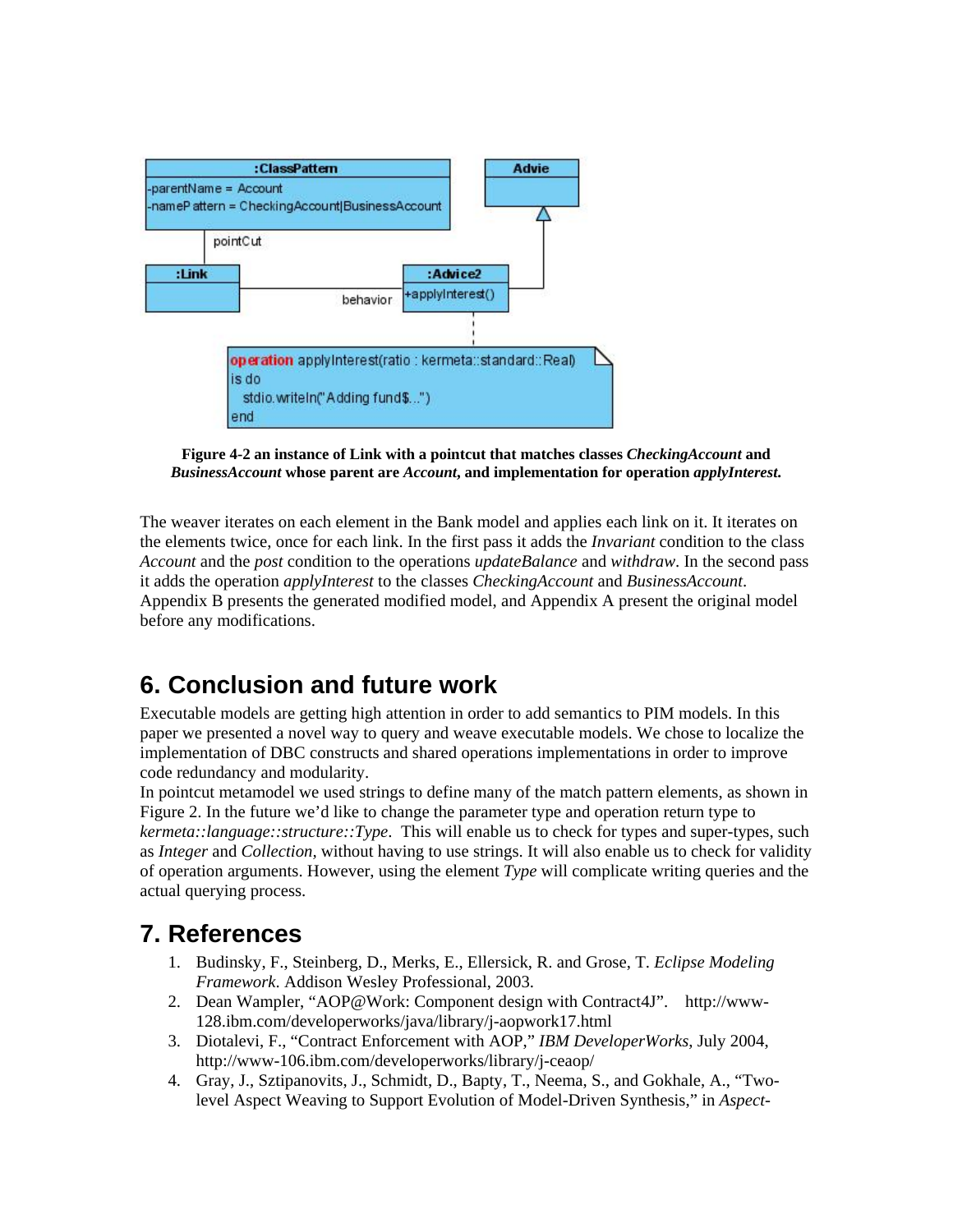*Oriented Software Development*, (Robert Filman, Tzilla Elrad, Mehmet Aksit, and Siobhán Clarke, eds.), Addison-Wesley, 2004.

- 5. OMG. Meta Object Facility (MOF) Specification 1.4, Object Management Group,http://www.omg.org/cgi-bin/doc?formal/2002-04-03, 2002.
- 6. OMG. MOF 2.0 Core Final Adopted Specification, Object Management Group,http://www.omg.org/cgi-bin/doc?ptc/03-10-04, 2004.
- 7. OMG, "Semantics of a Foundational Subset for Executable UML Models" 2006.
- 8. http://www.kermeta.org/
- 9. http://www.gray-area.org/Research/C-SAW/
- 10. Jing Zhang, Jeff Gray and Yuehua Lin. "A Model-Driven Approach to Enforce Crosscutting Assertion Checking".
- 11. Pierre-Alain Muller, Franck Fleurey, Didier Vojtisek, Zoé Drey, Damien Pollet, Frédéric Fondement, Philippe Studer and Jean-Marc Jézéquel. "On Executable Meta-Languages applied to Model Transformations"
- 12. Jean Bézivin, Nicolas Farcet, Jean-Marc Jézéquel, Benoît Langlois, and Damien Pollet. -- Reflective model driven engineering. -- In G. Booch P. Stevens, J. Whittle, editor, Proceedings of UML 2003, volume 2863 of LNCS, pages 175--189, San Francisco, October 2003. Springer.

### **Appendix A Bank.kmt**

/\* Class Customer was not modified, it was left out from this appendix.\*/

```
class Account
\{attribute balance : kermeta::standard::Integer
       operation updateBalance(amnt : kermeta::standard::Integer) 
        is do
              balance := amnt
        end
        operation getBalance() : kermeta::standard::Integer
        is do
              result := balance 
        end
        operation withdraw(amnt : kermeta::standard::Integer) 
        is do
              balance := balance - amnt
        end
        operation applyInterest(ratio : kermeta::standard::Real) is 
       abstract
} 
class CheckingAccount inherits Account
{ } 
class SavingAccount inherits Account
{ }
class BusinessAccount inherits Account
{ }
```